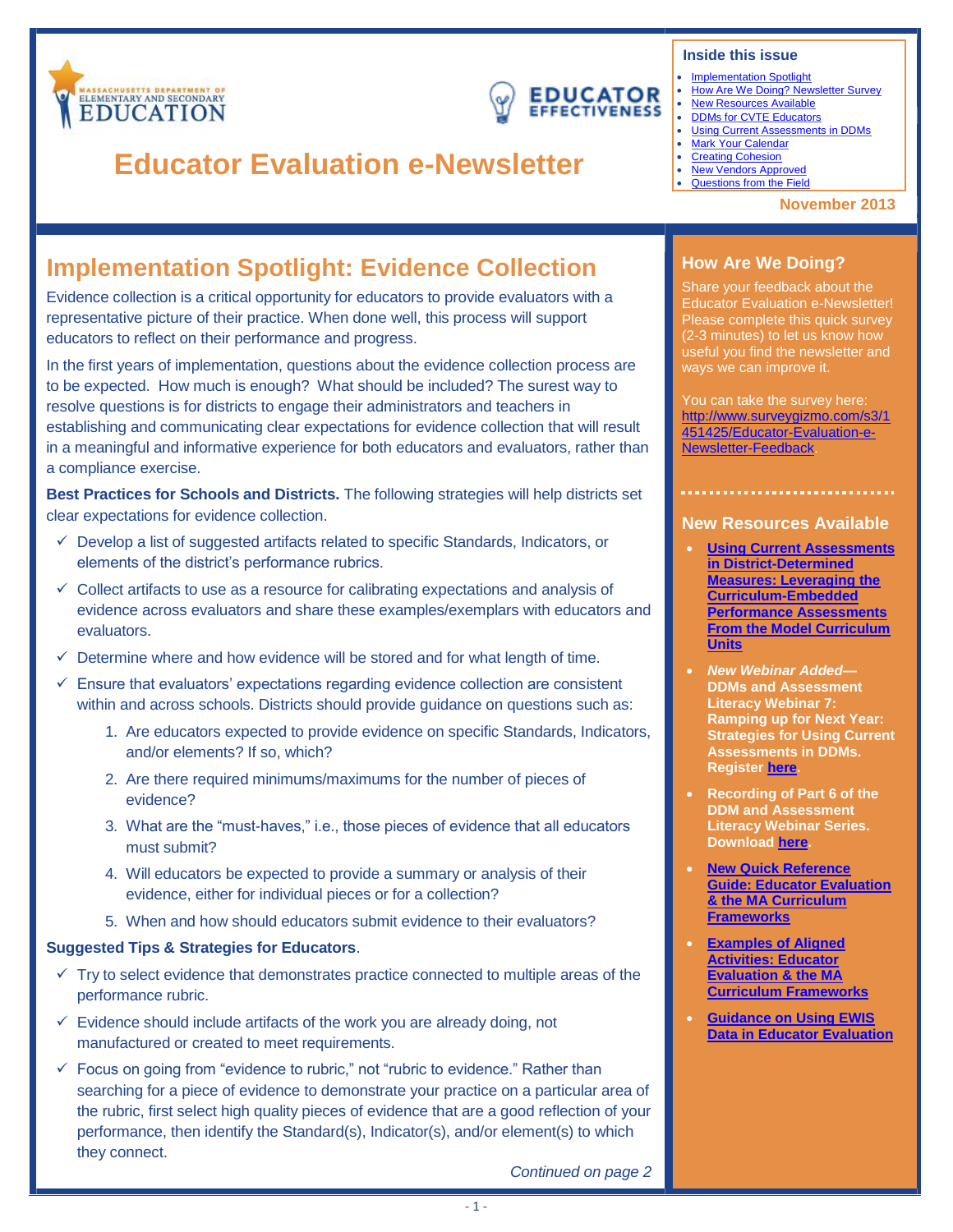*Implementation Spotlight, continued from page 1*

- $\checkmark$  When developing your educator plan, make notes about what kinds of evidence will demonstrate progress toward your goals.
- $\checkmark$  Create a folder (electronic or paper) to collect your evidence throughout the year, so you do not need to sift through a full school year's worth of work at the end of the year.

*Do you have highlights or success stories about educator evaluation implementation that you would like to share? To submit your story, please send an email to [EducatorEvaluation@doe.mass.edu.](mailto:EducatorEvaluation@doe.mass.edu)* 

## <span id="page-1-1"></span>**Using Current Assessments in District-Determined Measures—New Resource Available!**

Many districts have expressed interest in leveraging existing assessments as a foundation for District-Determined Measures (DDMs). In response to this interest, ESE has just released a new guidance document that describes a three-step process for building a DDM by bringing together existing assessments to create one measure of an educator's impact on student learning. Download *Using Current Assessments in District-Determined Measures: Leveraging the Curriculum-Embedded Performance Assessments From the Model Curriculum Units* here: [http://www.doe.mass.edu/edeval/ddm/UsingAssessments.pdf.](http://www.doe.mass.edu/edeval/ddm/UsingAssessments.pdf)

Using current assessments has many advantages:

- **First,** it is often more feasible for a district to use existing assessments when compared to the costs associated with commercial assessments and the time required to build new assessments.
- **Second,** choosing to modify familiar assessments allows educators to build on a valuable preexisting base of expertise.
- **Finally,** because these assessments are already in use, educators have most likely already completed the work of aligning the assessments to the curricula and determining that the assessments are sufficiently informative, two of the key questions discussed in [Technical Guide B.](http://www.doe.mass.edu/edeval/ddm/TechnicalGuideB.pdf)

The guide provides two examples using ESE's [model curriculum units](http://www.doe.mass.edu/candi/model/) (MCUs). These units include curriculum-embedded performance assessments (CEPAs) that are consistent with the shift in assessment emphasis represented in the 2011 Massachusetts Curriculum Frameworks. These assessments are well aligned to the Frameworks and target a student's ability to use the information they have learned. Due to these properties, CEPAs make an excellent starting place for constructing a DDM. While the guide features use of the CEPAs, the process described will work with other existing assessments in use in your district as well.

For more information about using current assessments in DDMs, register for Part 7 of our Assessment Literacy Webinar Series. More information about the webinar and registration can be found at: [http://www.doe.mass.edu/edeval/ddm/webinar.html.](http://www.doe.mass.edu/edeval/ddm/webinar.html)

## <span id="page-1-3"></span>**Creating Cohesion between Curriculum Frameworks and Educator Evaluation Implementation**

Earlier this month, over 900 educators from across the Commonwealth took part in the 6<sup>th</sup> Annual Summit on Curriculum, Instruction and Assessment. At the Summit, ESE staff from the Curriculum & Instruction unit and Educator Evaluation team debuted a process for using current assessments in DDMs. The process (outlined in *[Using Current](http://www.doe.mass.edu/edeval/ddm/UsingAssessments.pdf)*  [Assessments in DDMs\)](http://www.doe.mass.edu/edeval/ddm/UsingAssessments.pdf) uses the curriculum-embedded performance assessments in ESE's model curriculum units as a starting point for developing DDMs. Materials from the Summit will be posted on the [Curriculum & Instruction webpage](http://www.doe.mass.edu/candi/summit/) by December 6<sup>th</sup>.

### <span id="page-1-0"></span>**DDMs for CVTE Educators**

ESE is partnering with WestEd for the collection, evaluation, and posting of assessments that districts may elect to use as DDMs for Career/Vocational Technical Education (CVTE) educators. The first step in this process is to convene panels of **CVTE educators** *(CVTE teachers, instructional coaches, schoolbased curriculum developers, or those in similar roles)* on **January 15** to review potential DDMs for 44 high-enrollment programs in 11 career clusters. The second step is to convene panels of **CVTE leaders** *(CVTE directors, principals, district curriculum developers, assistant superintendents, superintendents, CVTE Advisory Council members or others in similar roles)* on **February 12** to assess the usefulness and feasibility of the educator-recommended assessments.

*Register Now!* We are now actively recruiting CVTE educators for the January 15 meeting and CVTE leaders for the February 12 meeting. To submit your name for consideration as a potential panelist, please complete this online questionnaire: [https://www.surveymonkey.com/s/](https://www.surveymonkey.com/s/CVTE-Recruit) [CVTE-Recruit.](https://www.surveymonkey.com/s/CVTE-Recruit)

We also invite CVTE educators and leaders to recommend assessments or measures of student learning, growth or achievement that have potential for use as DDMs: [http://tinyurl.com/MA-CVTE-DDM.](http://tinyurl.com/MA-CVTE-DDM) Educator panels and WestEd specialists will evaluate all submissions.

#### <span id="page-1-2"></span>**Mark Your Calendar**

*New Webinar Added***—DDMs and Assessment Literacy Webinar 7: Ramping up for Next Year: Strategies for Using Current Assessments in DDMs**

Thursday, December 5<sup>th</sup>  $4:00 \text{ p.m.} - 5:00 \text{ p.m.}$ Register [here.](https://air-event500.webex.com/air-event500/onstage/g.php?d=597905353&t=a)

\*Note: The dates for the previously scheduled webinars (Part 7: Communicating Results and Part 8: Sustainability) have been shifted. For more information and to register, visit: [http://www.doe.mass.edu/edeval/d](http://www.doe.mass.edu/edeval/ddm/webinar.html) [dm/webinar.html.](http://www.doe.mass.edu/edeval/ddm/webinar.html)